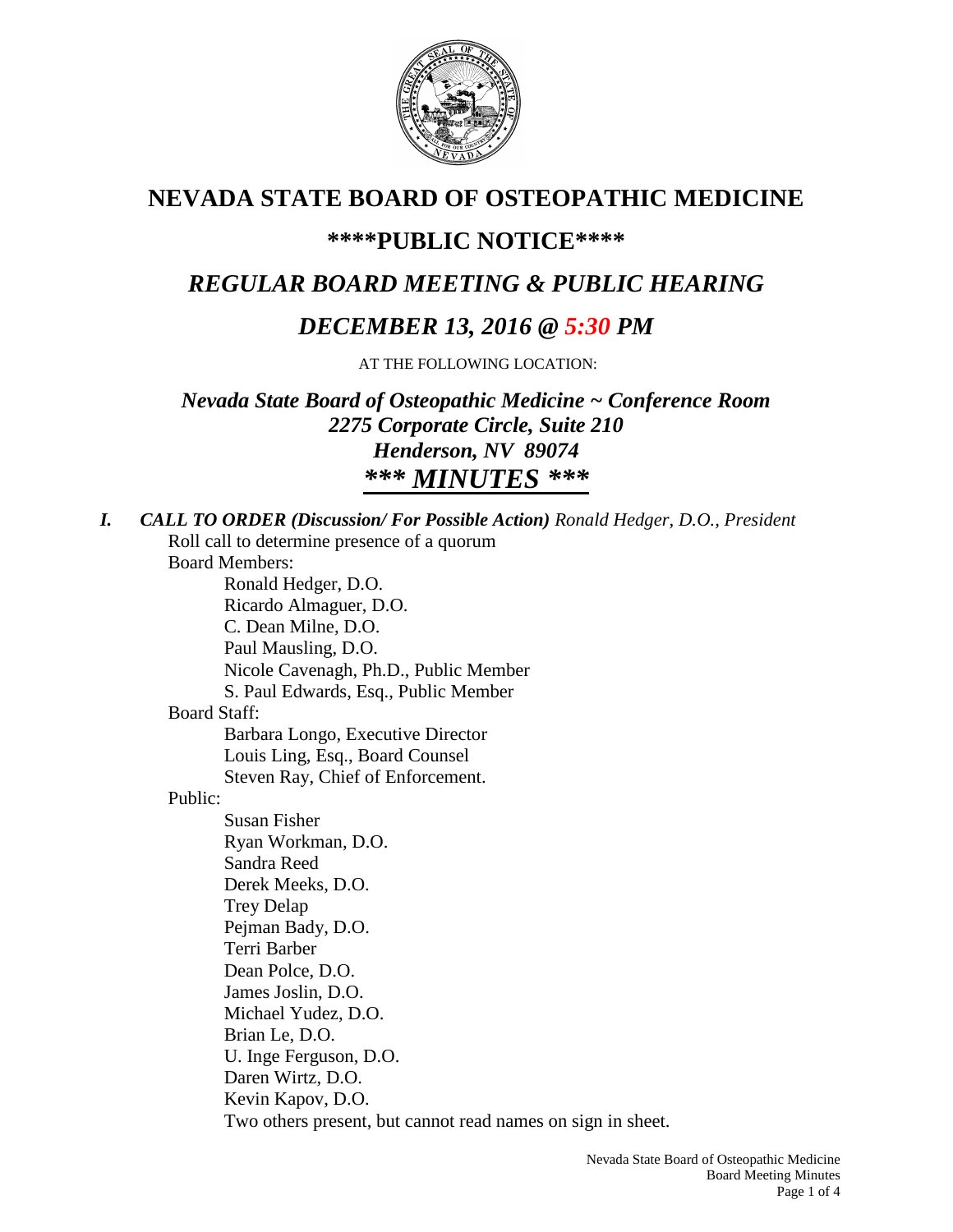## *II. PUBLIC COMMENT*

**NOTE**: *Prior to the commencement and conclusion of a contested case or a quasi-judicial proceeding that may affect the due process rights of an individual, the board may refuse to consider public comment. See NRS 233B.126* No Comments.

## *III. APPROVAL OF BOARD MEETING OPEN MINUTES FROM NOVEMBER 8,*

*2016, (Discussion/For Possible Action) Ronald Hedger, D.O., President* A motion was made by Dr. Cavenagh to approve the minutes from 11/08/16, seconded by Dr. Milne; there being no discussion, the minutes were approved by the Board.

### *IV. CONSENT AGENDA TO GRANT LICENSURE FOR OSTEOPATHIC PHYSICIANS & PHYSICIAN ASSISTANTS (Discussion/ For Possible Action) Ronald Hedger, D.O., President*

Under this item the Board may consider the recommendations of the Executive Director and/or President to grant licensure to the below listed applicants. The Board may remove any applicant's name from the consent motion, but may not discuss the contents of the application for licensure without the applicant present following proper notice pursuant to the open meeting law.

Consent agenda to grant FULL LICENSURE to the following applicants:

**Osteopathic Physician Name Specialty** Kenneth Brandt, D.O. Internal Medicine Christine Cao, D.O. Family Medicine Kyle Hirsch, D.O. Internal Medicine Aubrey Hoye, D.O. Emergency Medicine Ryan Sefcik, D.O. Gastroenterology Susan Slominski, D.O. – Reinstatement Dermatology

Kaitlin Mitchell, PA-C Unknown at this time

#### **Physician Assistant Supervising Physician**

Dustin Hofheins, PA-C Unknown at this time

A motion was made by Dr. Milne to approve the above licensees as listed above, seconded by Dr. Cavenagh, there being no discussion; the licenses were approved by the Board.

#### *V. DISCUSSION/ACTION TO REMOVE EXECUTIVE DIRECTOR, BARBARA LONGO AND ADD SECRETARY, NICOLE CAVENAGH, Ph.D., AS A SIGNER ON BANK OF THE WEST AND WELLS FARGO ACCOUNTS, (Discussion/For Possible Action) Ronald Hedger, D.O., President*

A motion was made by Dr. Hedger to approve removal of Barbara Longo as a signer to the bank accounts and adding Nicole Cavenagh, PhD as a signer on Bank of the West and Wells Fargo accounts, seconded by Dr. Milne, and approved by the Board.

### *VI. PUBLIC HEARING: DISCUSSION/CONSIDERATION/POTENTIAL ACTION REGARDING R069-16 DRAFT REGULATORY LANGUAGE ADDRESSING THE USE OF OPIOID ANALGESICS IN THE TREATMENT OF PAIN, (Discussion/For Possible Action), Ronald Hedger, D.O., President*

Mr. Ling explained the regulation R069-16. Mr. Ling explained that the Board's procees would be to receive comments and thereafter to vote to either approve or disapprove the regulation. If approved, then the regulation would go to the Legislative Commission for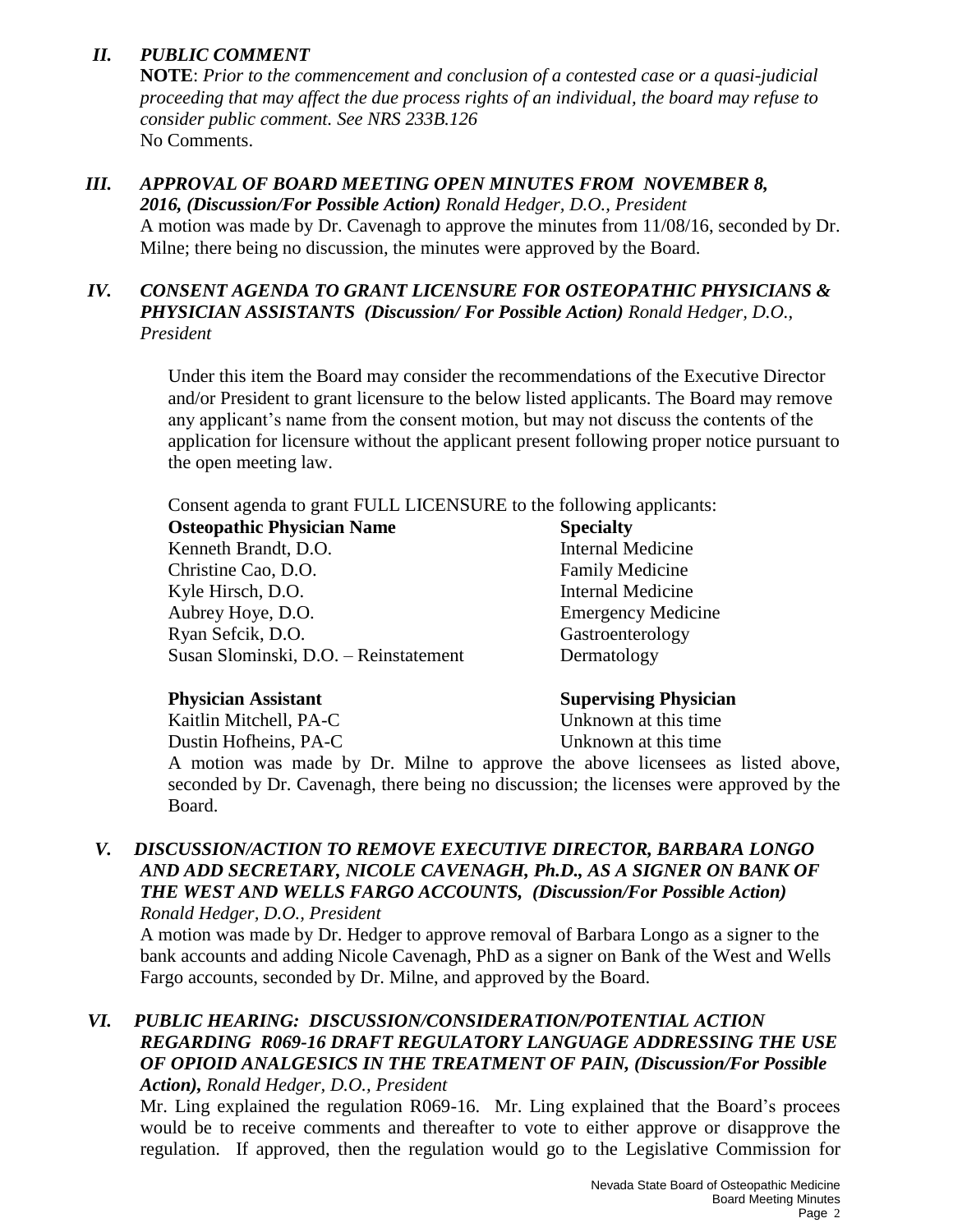approval or disapproval. Mr. Ling explained the reason for this regulation. Mr. Ling explained that the Board had received five written comments that were in favor of the regulation and one comment that was opposed to the regulation. Pejman Bady, D.O. on behalf of the Nevada State Medical Association testified in opposition to the regulation based on the concern that the regulation as written would impact patient care in Nevada. Derek Meeks, D.O., who is a Board member of the Nevada Osteopathic Medical Association, testified that the NOMA opposed the regulation. Dr. Meeks testified further that as an ER doctor, he appreciated the idea, thought, and motivation behind the regulation, but he expressed concerns that the patients will seek other forums to obtain their opioids. Dr. Meeks further stated that NOMA strongly urged the Board to temporarily halt any efforts to pass new regulations until the Governor's state of the state address in January when the bill by Dr. DiMuro will be introduced and reviewed by all parties. Brian Le, D.O. testifies in opposition to the regulation. Inga Ferguson, D.O. testified largely in support of the regulation based upon some difficult familial issues related to pain, but felt that the Board would benefit from input from a pain management specialist. Trey Delap from Group Six Partners testified in support of the regulation. Michael Yudez, D.O. testified in support of the regulation with primary care physicians treating acute pain and referring chronic pain patients to pain management physicians. Darren Wirtz, D.O. made comments regarding the regulations after the public comment section. A motion was made by Dr. Hedger to approve the regulations draft, seconded by Dr. Milne; there being some discussion, the regulation was approved by the Board.

## *VII. DISCUSSION OF ANESTHESIOLOGIST ASSISTANT BILL DRAFT BY DEAN POLCE, D.O., (Discussion) Ronald Hedger, D.O., President*

Dr. Polce discussed the proposed draft SB181 regarding anesthesiologist assistant. He clarified two points that appeared in the Board's letter opposing the bill draft last legislative session, namely that consent is requested by already sedated patients, which is impossible and unethical and that the bill allowed concurrent supervision of four rooms and while the supervising anesthesiologist treated a patient in a fifth room on his or her own at the same time. Dr. Polce stated that such a practice is illegal, Medicare fraud, and against the false claims act. Dr. Polce explained that an anesthesiologist cannot say he is medically directing or supervising four AAs at one time and then seek to collect payment on a fifth room. There was some discussion. This is under BDR 155. Mr. Ling asked for a copy of the BDR.

#### *VIII. DISCUSSION/ACTION OF APPLICANTS SANDRA REED AND TERRI BARBER FOR POSITION OF NEW EXECUTIVE DIRECTOR, (Discussion/For Possible Action) Ronald Hedger, D.O., President*

Dr. Hedger explained that Barbara Longo would be resigning and asked Sandra Reed to present herself to the Board. Ms Reed explained her experience and was interviewed. Dr. Hedger then asked Terri Barber to introduce herself and she was interviewed by the Board members. After brief discussion and deliberation, a motion was made by Dr. Mausling to offer the position of Executive Director to Sandra Reed, seconded by Dr. Cavenagh; there being some discussion, the motion was approved by the Board to hire Sandra Reed as Executive Director.

### *IX. EXECUTIVE DIRECTOR'S REPORT*

- a. Financial
- b. Licensing

### *X. LEGAL REPORT (Discussion/Action) by Louis Ling, Board Counsel and/or Sophia Long, Deputy Attorney General*

Both the Ninth Circuit Court of Appeals and the federal District Court issued orders to Dr. Orr to pay our attorney fees on the Orr case.